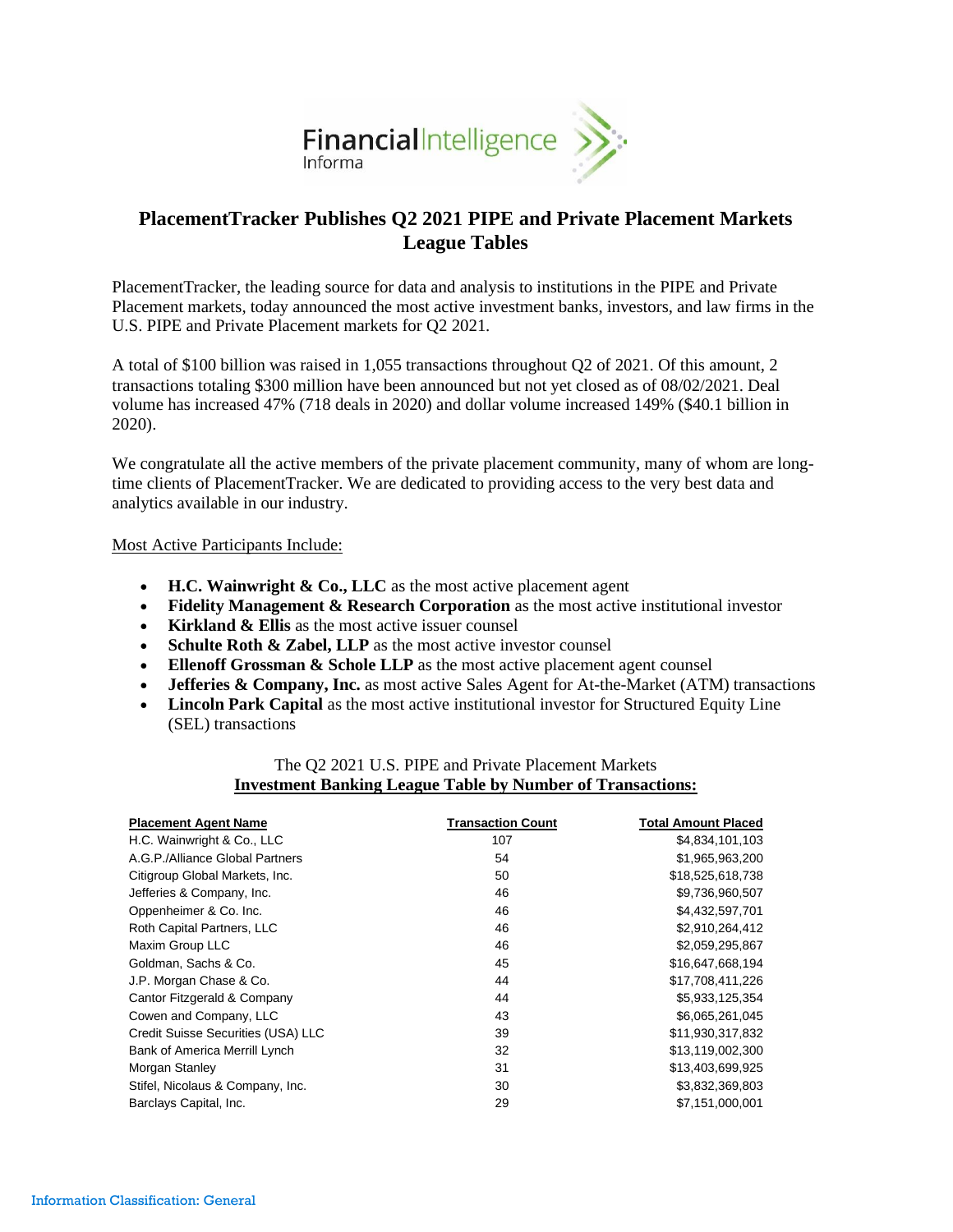| BTIG, LLC                        | 29 | \$2,281,858,549 |
|----------------------------------|----|-----------------|
| Piper Sandler & Co.              | 28 | \$2,991,131,185 |
| <b>B. Riley Securities</b>       | 28 | \$1,921,878,032 |
| William Blair & Company, LLC     | 26 | \$2,678,917,321 |
| Craig-Hallum Capital Group LLC   | 26 | \$2,045,827,771 |
| Deutsche Bank Securities, Inc.   | 25 | \$6,562,999,997 |
| Lake Street Capital Markets, LLC | 24 | \$1,420,706,610 |
| SVB Leerink LLC                  | 19 | \$1,603,227,827 |
| Canaccord Genuity Inc. (US)      | 18 | \$2,010,316,184 |

*Investment Banking rankings exclude all 144-A Offerings, Equity Lines of Credit, At the Market Transactions, Rights Offerings, Bought Deals, and all PIPE transactions conducted by foreign issuers that trade in the U.S. on the OTC. On transactions where an investment banking firm has acted solely as Financial Advisor, that transaction has been excluded from that firm's ranking. Co-agented transactions award full transaction credit to all agents participating (regardless of status of lead agent or co-agent). Data is for closed and definitive agreement transactions reported as of 08/02/2021*

## The Q2 2021 U.S. PIPE and Private Placement Markets **Institutional Investor League Table by Number of Transactions:**

| <b>Investor Name</b>                                  | <b>Transaction Count</b> | <b>Total Amount Invested</b> |
|-------------------------------------------------------|--------------------------|------------------------------|
| <b>Fidelity Management &amp; Research Corporation</b> | 47                       | \$279,225,335                |
| Blackrock, Inc.                                       | 35                       | \$66,397,188                 |
| Citadel Advisors, LLC                                 | 33                       | \$560,258,918                |
| Heights Capital Management, Inc.                      | 31                       | \$138,531,484                |
| Hudson Bay Capital Management LP                      | 29                       | \$180,611,288                |
| <b>Armistice Capital</b>                              | 29                       | \$172,704,341                |
| IntraCoastal Capital, LLC                             | 29                       | \$65,296,350                 |
| <b>Empery Asset Management LP</b>                     | 25                       | \$142,669,778                |
| Iroquois Capital L.P.                                 | 23                       | \$28,524,322                 |
| Ayrton Capital LLC                                    | 22                       | \$72,837,107                 |
| 3i, LP                                                | 20                       | \$30,823,364                 |
| Anson Funds                                           | 18                       | \$37,134,818                 |
| Sabby Management, LLC                                 | 17                       | \$108,950,546                |
| Cavalry Fund I Management LLC                         | 17                       | \$14,748,925                 |
| <b>GCA Altium Limited</b>                             | 16                       | \$103.565.876                |
| L1 Capital                                            | 16                       | \$32,004,210                 |
| Monashee Investment Management LLC                    | 16                       | \$14,558,641                 |
| <b>Bigger Capital Fund LP</b>                         | 15                       | \$13,723,124                 |
| Alyeska Investment Group, L.P.                        | 14                       | \$74,433,312                 |
| Lind Partners (The)                                   | 13                       | \$29,830,735                 |
| Boothbay Fund Management, LLC                         | 13                       | \$9,676,514                  |
| District 2 Capital Fund L.P.                          | 13                       | \$8,462,407                  |
| Yorkville Advisors, LLC                               | 12                       | \$162,925,000                |
| Senator Investment Group LP                           | 12                       | \$61,206,044                 |
| LH Financial Services Corporation                     | 12                       | \$16,903,390                 |

*Investor rankings exclude all 144-A Offerings, Equity Lines of Credit, At the Market Transactions, Rights Offerings, Bought Deals, and all PIPE transactions conducted by foreign issuers that trade in the U.S. on the OTC. Investors classified as Corporate Investors and Insurance Companies have been excluded from this ranking. Data is for closed and definitive agreement transactions reported as of 08/02/2021*

#### The Q2 2021 U.S. PIPE and Private Placement Markets **Issuer Counsel League Table by Number of Transactions:**

| <b>Legal Counsel</b>           | <b>Transaction Count</b> | <b>Total Amount Advised</b> |
|--------------------------------|--------------------------|-----------------------------|
| Kirkland & Ellis               | 35                       | \$11,319,817,839            |
| Cooley LLP                     | 34                       | \$3,923,181,511             |
| Latham & Watkins, LLP          | 25                       | \$3.025.993.524             |
| Ellenoff Grossman & Schole LLP | 23                       | \$1,633,122,471             |
| Goodwin Procter, LLP           | 19                       | \$4,577,440,048             |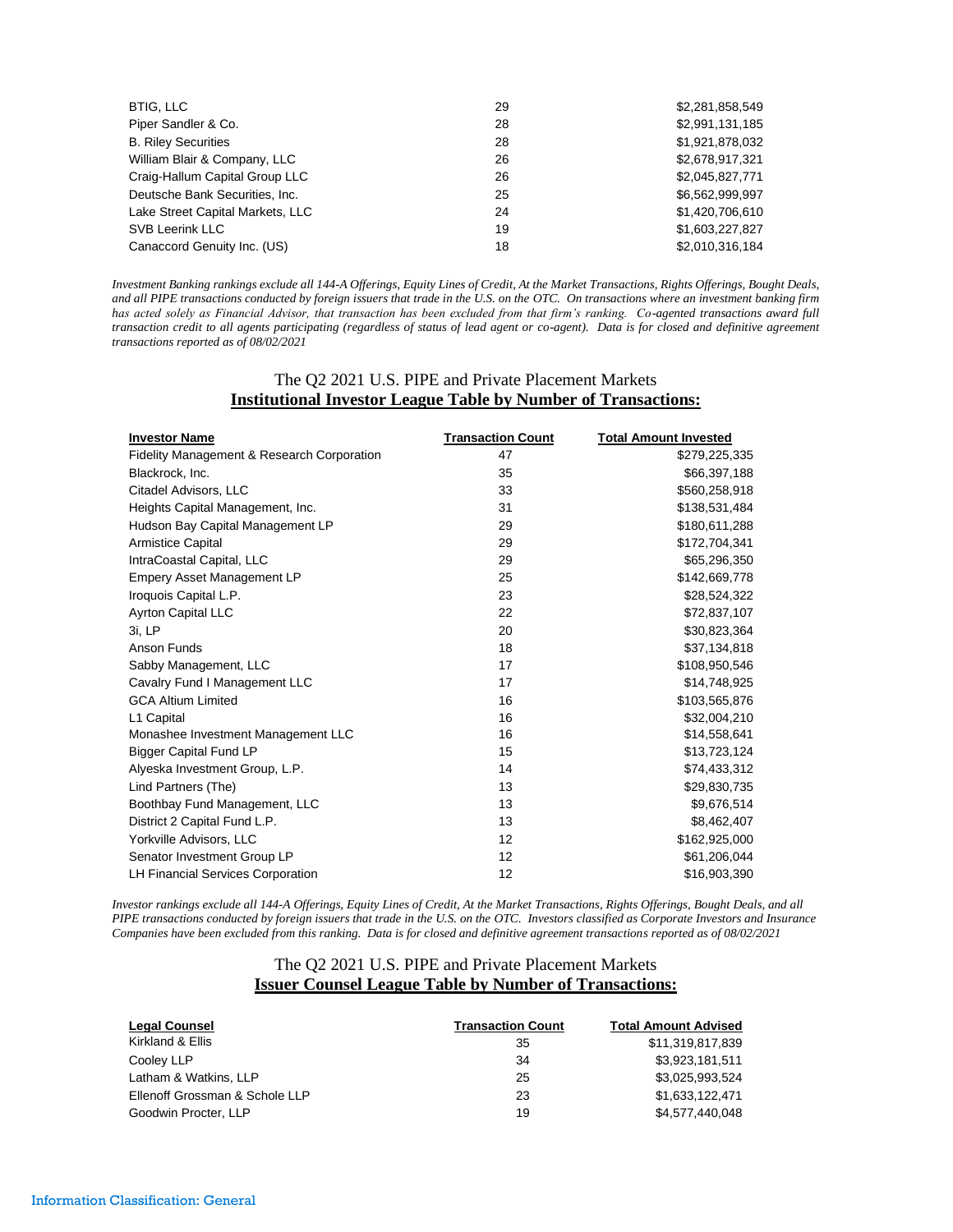| Gibson, Dunn & Crutcher, LLP                    | 19 | \$1,833,663,648 |
|-------------------------------------------------|----|-----------------|
| Hunter Taubman Fisher & Li LLC                  | 19 | \$544,519,914   |
| Skadden, Arps, Slate, Meagher & Flom, LLP       | 18 | \$6,902,899,998 |
| Sichenzia Ross Ference LLP                      | 18 | \$298,504,959   |
| White & Case, LLP                               | 17 | \$4,937,567,001 |
| Loeb & Loeb, LLP                                | 17 | \$1,388,881,231 |
| Mintz, Levin, Cohn, Ferris, Glovsky & Popeo, PC | 16 | \$875,460,809   |
| Lucosky Brookman LLP                            | 15 | \$268,816,379   |
| Wilson Sonsini Goodrich & Rosati                | 14 | \$2,454,447,478 |
| Greenberg Traurig, LLP                          | 14 | \$1,956,185,507 |
| Weil, Gotshal & Manges, LLP                     | 13 | \$8,010,512,006 |
| <b>Graubard Miller</b>                          | 13 | \$1,441,493,259 |
| <b>DLA Piper</b>                                | 13 | \$1,308,195,553 |
| K&L Gates LLP                                   | 13 | \$454,358,507   |
| Sullivan & Worcester, LLP                       | 12 | \$1,044,808,244 |
| Wilmer Cutler Pickering Hale & Dorr, LLP        | 12 | \$641,697,747   |
| Maples & Calder                                 | 12 | \$482,925,999   |
| Sheppard, Mullin, Richter & Hampton, LLP        | 12 | \$306,651,216   |
| Haynes and Boone, LLP                           | 11 | \$275,777,804   |
| Pryor Cashman                                   | 11 | \$206,502,802   |

*Legal counsel rankings exclude all 144-A Offerings, Equity Lines of Credit, At the Market Transactions, Rights Offerings, Bought Deals, and all PIPE transactions conducted by foreign issuers that trade in the U.S. on the OTC. Data is for closed and definitive agreement transactions reported as of 08/02/2021*

## The Q2 2021 U.S. PIPE and Private Placement Markets **Investor Counsel League Table by Number of Transactions:**

| <b>Legal Counsel</b>                      | <b>Transaction Count</b> | <b>Total Amount Advised</b> |
|-------------------------------------------|--------------------------|-----------------------------|
| Schulte Roth & Zabel, LLP                 | 118                      | \$33,319,652,542            |
| Kelley Drye & Warren LLP                  | 35                       | \$2,285,621,862             |
| Hansen Black Anderson Ashcraft PLLC       | 12                       | \$116,036,652               |
| Simpson Thacher Bartlett, LLP             | 6                        | \$3,106,293,600             |
| Kirkland & Ellis                          | 6                        | \$2,977,184,531             |
| Sullivan & Cromwell                       | 5                        | \$2,214,400,053             |
| Akin, Gump, Strauss, Hauer & Feld, LLP    | 5                        | \$1,425,000,001             |
| Latham & Watkins, LLP                     | 4                        | \$482,600,000               |
| David Fine, Esg.                          | 4                        | \$20,240,000                |
| David Gonzalez, Esq.                      | 4                        | \$13,185,000                |
| Wilmer Cutler Pickering Hale & Dorr, LLP  | 2                        | \$4,045,000,000             |
| Ropes & Gray                              | 2                        | \$255,692,559               |
| Gibson, Dunn & Crutcher, LLP              | 2                        | \$215,000,000               |
| Willkie, Farr & Gallagher                 | $\overline{2}$           | \$40,000,003                |
| Morgan, Lewis & Bockius, LLP              | 2                        | \$33,532,470                |
| Fabian VanCott                            | 2                        | \$7,000,000                 |
| McCarthy Tretrault, LLP                   | 1                        | \$556,416,000               |
| Skadden, Arps, Slate, Meagher & Flom, LLP | 1                        | \$250,000,007               |
| Faegre Drinker Biddle & Reath LLP         | 1                        | \$230,000,000               |
| Baker Botts, LLP                          | 1                        | \$203,999,997               |
| Davis Polk & Wardwell LLP                 |                          | \$203,999,997               |
| <b>Herbert Smith LLP</b>                  |                          | \$175,657,900               |
| Stikeman Elliott LLP                      |                          | \$175,657,900               |
| Cahill, Gordon & Reindel                  |                          | \$150,000,000               |
| Alston & Bird, LLP                        | 1                        | \$103,000,000               |

*Legal counsel rankings exclude all 144-A Offerings, Equity Lines of Credit, At the Market Transactions, Rights Offerings, Bought Deals, and all PIPE transactions conducted by foreign issuers that trade in the U.S. on the OTC. Data is for closed and definitive agreement transactions reported as of 08/02/2021*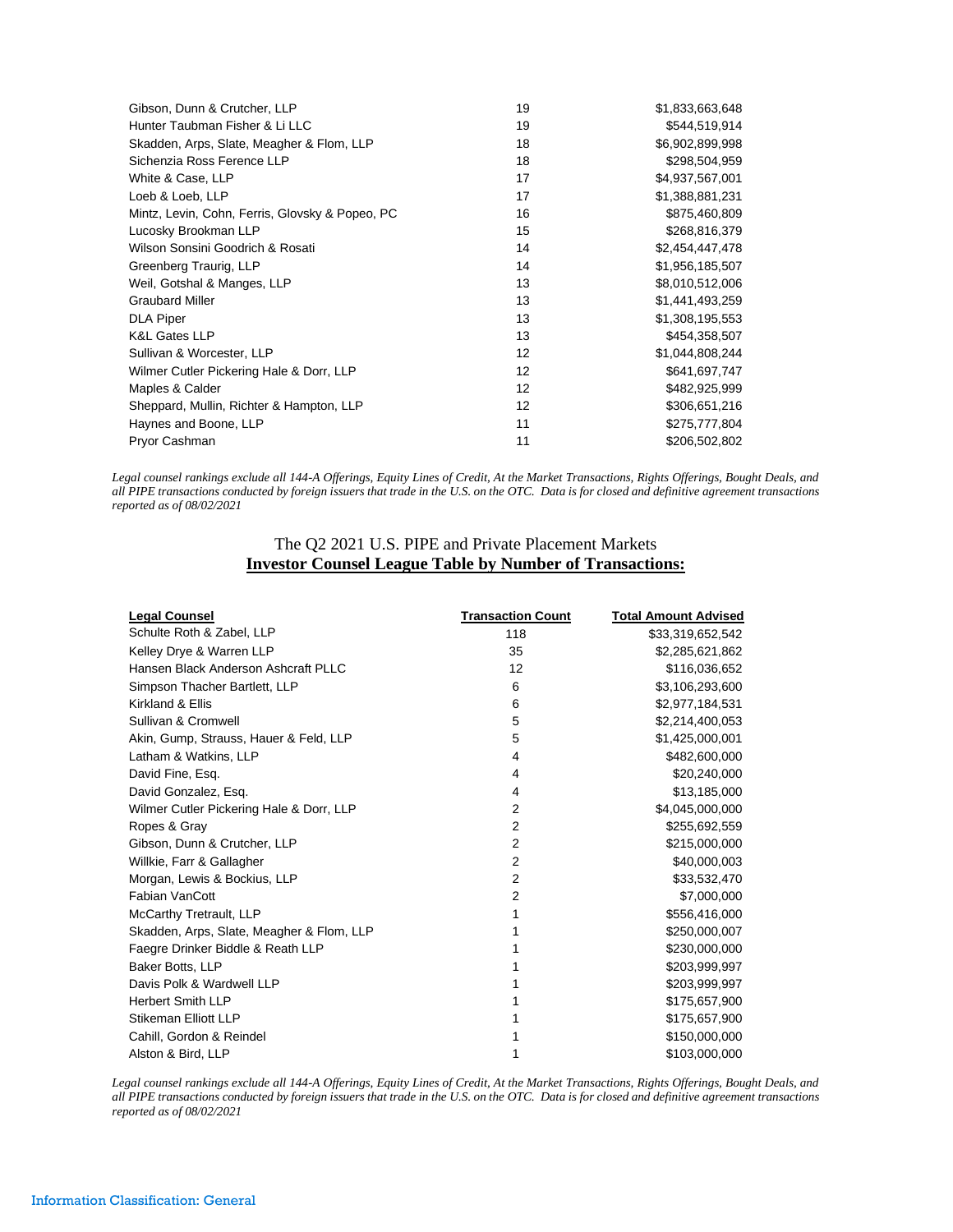| The Q2 2021 U.S. PIPE and Private Placement Markets                    |  |
|------------------------------------------------------------------------|--|
| <b>Placement Agent Counsel League Table by Number of Transactions:</b> |  |

| <b>Legal Counsel</b>                            | <b>Transaction Count</b> | <b>Total Amount Advised</b> |
|-------------------------------------------------|--------------------------|-----------------------------|
| Ellenoff Grossman & Schole LLP                  | 80                       | \$2,898,476,218             |
| Mintz, Levin, Cohn, Ferris, Glovsky & Popeo, PC | 26                       | \$1,468,976,085             |
| Cooley LLP                                      | 18                       | \$5,493,247,719             |
| Goodwin Procter, LLP                            | 17                       | \$2,355,454,256             |
| Loeb & Loeb, LLP                                | 16                       | \$1,470,305,038             |
| Davis Polk & Wardwell LLP                       | 14                       | \$1,671,799,187             |
| Latham & Watkins, LLP                           | 14                       | \$1,534,709,972             |
| Mayer Brown LLP                                 | 11                       | \$2,129,003,070             |
| <b>DLA Piper</b>                                | 11                       | \$903,067,976               |
| Sheppard, Mullin, Richter & Hampton, LLP        | 10                       | \$304,967,466               |
| Sullivan & Worcester, LLP                       | 10                       | \$239,371,571               |
| Sichenzia Ross Ference LLP                      | 9                        | \$125,636,024               |
| Shearman & Sterling LLP                         | 8                        | \$1,036,049,994             |
| Faegre Drinker Biddle & Reath LLP               | 8                        | \$385,006,682               |
| Skadden, Arps, Slate, Meagher & Flom, LLP       | 7                        | \$2,620,000,016             |
| Schiff Hardin, LLP                              | $\overline{7}$           | \$343,837,098               |
| Lowenstein Sandler LLP                          | 7                        | \$209,371,007               |
| Haynes and Boone, LLP                           | 7                        | \$157,567,355               |
| Ropes & Gray                                    | 6                        | \$1,540,675,000             |
| Hunter Taubman Fisher & Li LLC                  | 6                        | \$154,858,399               |
| Simpson Thacher Bartlett, LLP                   | 5                        | \$680,000,000               |
| Duane Morris, LLP                               | 5                        | \$322,982,072               |
| Kirkland & Ellis                                | 4                        | \$610,057,500               |
| Winston & Strawn                                | 4                        | \$520,001,000               |
| <b>Stikeman Elliott LLP</b>                     | 4                        | \$327,634,514               |

*Legal counsel rankings exclude all 144-A Offerings, Equity Lines of Credit, At the Market Transactions, Rights Offerings, Bought Deals, and all PIPE transactions conducted by foreign issuers that trade in the U.S. on the OTC. Data is for closed and definitive agreement transactions reported as of 08/02/2021*

## The Q2 2021 U.S. At-the-Market (ATM) Market **Sales Agent by Number of Transactions:**

| <b>Sales Agent</b>               | <b>Transaction Count</b> | <b>Commitment Amount</b> |
|----------------------------------|--------------------------|--------------------------|
| Jefferies LLC                    | 66                       | \$20,682,902,397         |
| <b>B. Riley Securities</b>       | 51                       | \$5,685,405,684          |
| J.P. Morgan Chase & Co.          | 47                       | \$30,215,050,174         |
| Cantor Fitzgerald & Company      | 45                       | \$7,678,719,945          |
| Bank of America Merrill Lynch    | 44                       | \$24,343,374,519         |
| Wells Fargo Securities, LLC      | 43                       | \$25,487,850,174         |
| Goldman, Sachs & Co.             | 37                       | \$22,908,882,341         |
| Citigroup Global Markets, Inc.   | 36                       | \$25,178,070,106         |
| H.C. Wainwright & Co., LLC       | 35                       | \$2,031,817,588          |
| <b>BTIG, LLC</b>                 | 31                       | \$13,657,795,996         |
| <b>BMO Capital Markets Corp.</b> | 28                       | \$12,120,440,996         |
| Morgan Stanley                   | 27                       | \$20,743,970,174         |
| Barclays Capital, Inc.           | 26                       | \$18,401,375,341         |
| Truist Securities, Inc.          | 26                       | \$15,670,715,341         |
| KeyBanc Capital Markets          | 24                       | \$11,900,000,000         |
| Cowen and Company, LLC           | 21                       | \$3,790,462,516          |
| Raymond James & Associates Inc.  | 20                       | \$7,963,913,049          |
| <b>Regions Securities LLC</b>    | 19                       | \$11,000,440,996         |
| RBC Capital Markets, Inc.        | 18                       | \$12,215,900,174         |
| Robert W. Baird & Co.            | 17                       | \$10,025,440,996         |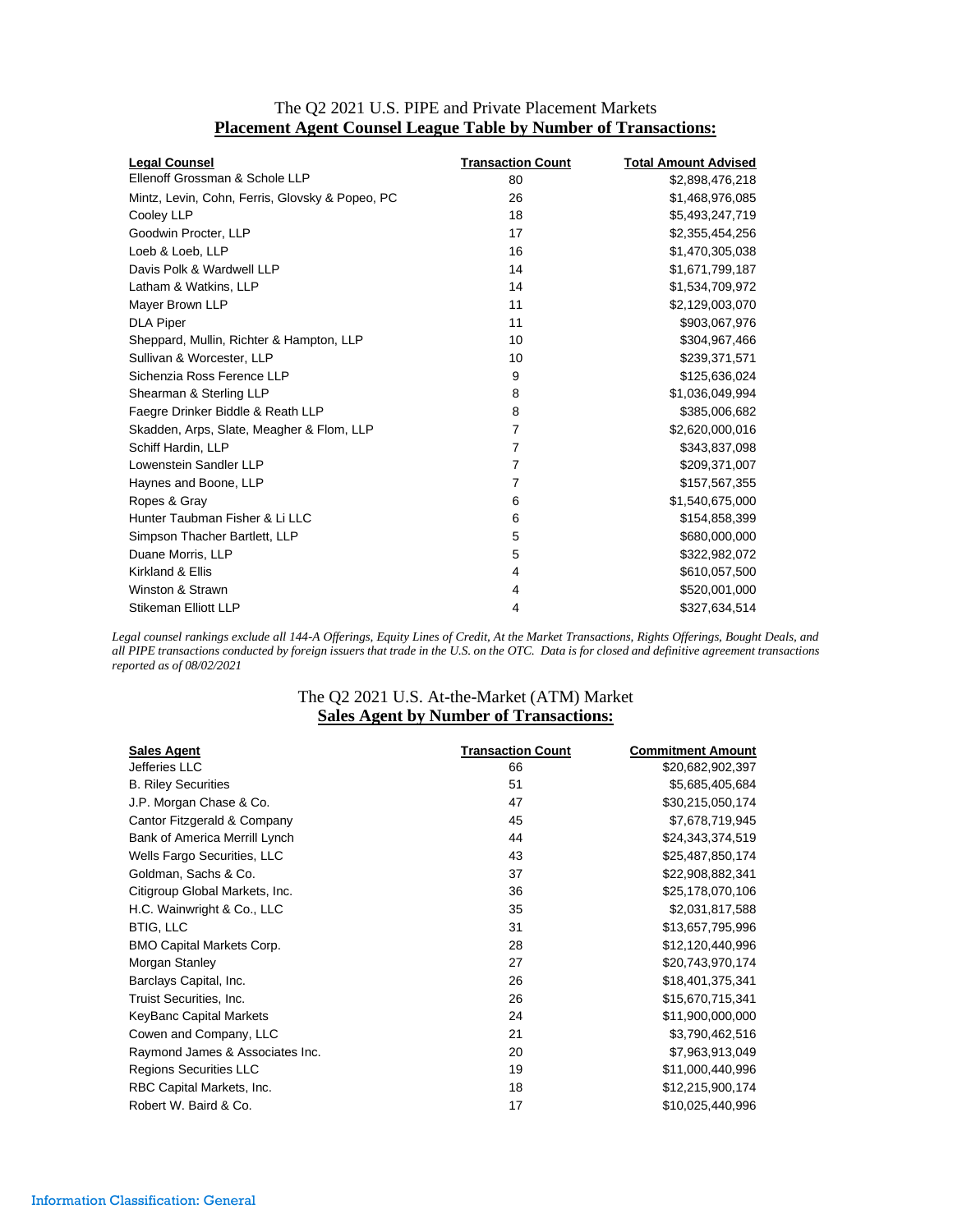| Stifel, Nicolaus & Company, Inc. | 17 | \$8,410,440,996 |
|----------------------------------|----|-----------------|
| A.G.P./Alliance Global Partners  | 17 | \$1.254.861.172 |
| TD Securities (USA) Inc.         | 16 | \$9.052.380.174 |
| Capital One Securities           | 16 | \$8.321.480.000 |
| Canaccord Genuity Inc. (US)      | 15 | \$2,995,717,997 |

*Sales Agent rankings includes At the Market. Data is for closed and definitive agreement transactions reported as of 08/02/2021*

## The Q2 2021 U.S. Structured Equity Line Market **SEL Investor League Table by Number of Transactions:**

| <b>Investor</b>                             | <b>Transaction Count</b> | <b>Commitment Amount</b> |
|---------------------------------------------|--------------------------|--------------------------|
| Lincoln Park Capital                        | 11                       | \$359,035,510            |
| Yorkville Advisors, LLC                     | 6                        | \$667,430,878            |
| <b>TRITON FUNDS LLC</b>                     | 6                        | \$13,500,000             |
| <b>GHS Investments LLC</b>                  | 5                        | \$58,000,000             |
| Aspire Capital Partners, Inc.               | 3                        | \$161,171,738            |
| White Lion Capital, LLC                     | 3                        | \$110,000,000            |
| <b>Tysadco Partners LLC</b>                 | 3                        | \$90,000,000             |
| Tumim Stone Capital LLC                     | 2                        | \$350,000,000            |
| Oasis Capital LLC                           | 2                        | \$60,000,000             |
| Seven Knots, LLC                            |                          | \$204,073,777            |
| Keystone Funds                              |                          | \$84,616,218             |
| <b>Brighton Capital Limited</b>             |                          | \$50,000,000             |
| Cross & Company LLC                         |                          | \$10,000,000             |
| Peak One Opportunity Fund, L.P.             |                          | \$10,000,000             |
| Leviston Resources LLC                      |                          | \$5,000,000              |
| MacRab LLC                                  |                          | \$5,000,000              |
| <b>Strattner Alternative Credit Fund LP</b> |                          | \$5,000,000              |

*SEL Investor rankings includes Structured Equity Lines. Data is for closed and definitive agreement transactions reported as of 08/02/2021*

#### **About PlacementTracker**

[PlacementTracker](http://www.placementtracker.com/), part of the Business Intelligence Division of Informa PLC, is well recognized as the leading provider of research, data, and analytics covering the PIPE and Private Placement markets. PlacementTracker's dynamically updated League Tables are available online at: <http://www.placementtracker.com/leaguetables.cfm>.

#### **About Informa Financial Intelligence**

Financial Intelligence, part of the Informa Intelligence Division of Informa plc, is a leading provider of products and services helping financial institutions around the world cut through the noise and take decisive action. Informa Financial Intelligence's solutions provide unparalleled insight into market opportunity, competitive performance and customer segment behavioral patterns and performance through specialized industry research, intelligence, and insight. For more information, please visit [https://financialintelligence.informa.com](https://c212.net/c/link/?t=0&l=en&o=2436868-1&h=1669662222&u=https%3A%2F%2Ffinancialintelligence.informa.com%2F&a=https%3A%2F%2Ffinancialintelligence.informa.com).For more information, please visit the [Financial Intelligence](http://informa.com/divisions/business-intelligence/financial-intelligence/) website.

Company Contact: *Will Shephard* [will.shephard@informa.com](mailto:will.shephard@informa.com) [www.PlacementTracker.com](https://protect-us.mimecast.com/s/ANrmBzU76MvNfN?domain=placementtracker.com)